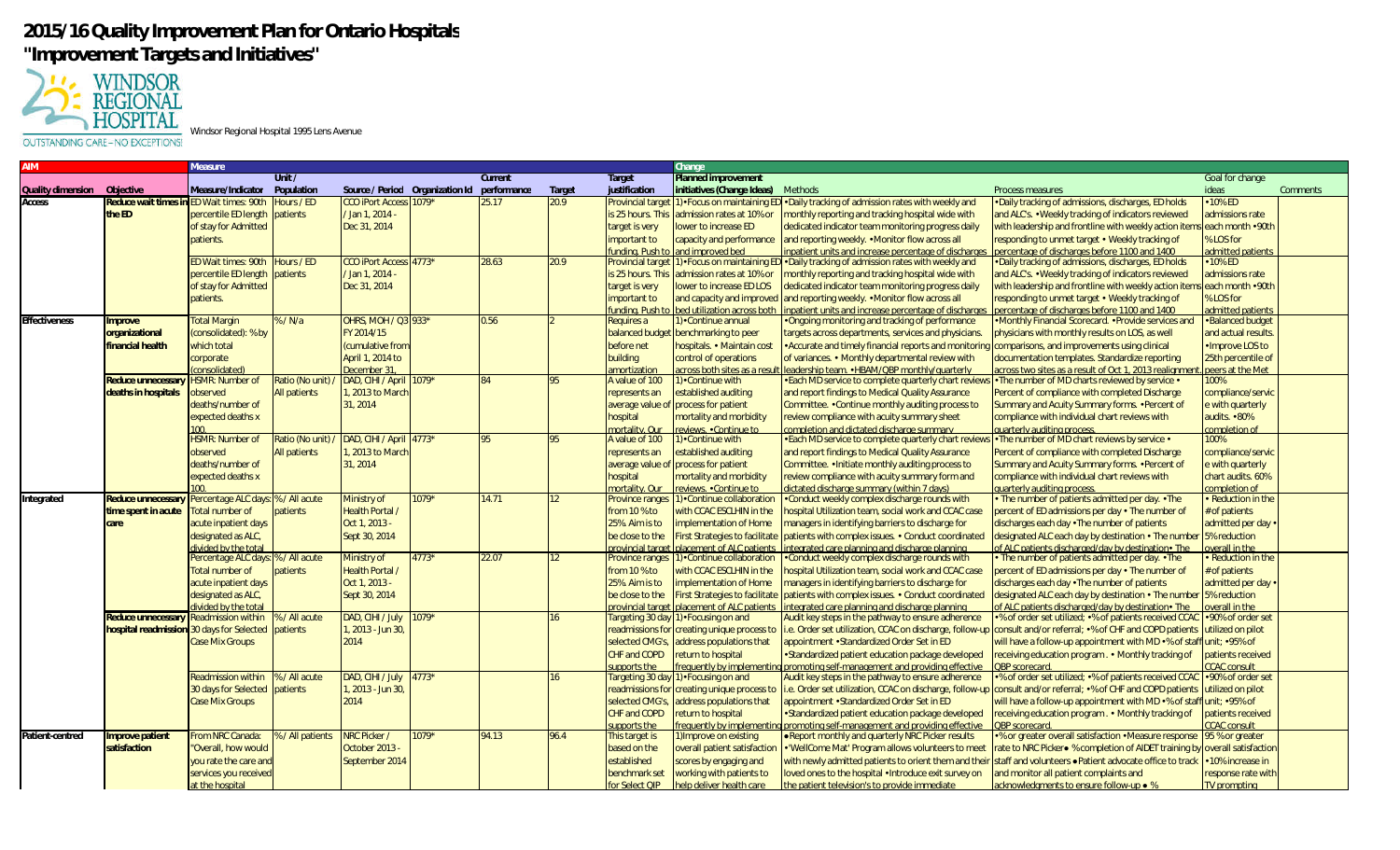|        |                                         | From NRC Canada:                       | %/All patients                    | NRC Picker /      | $4773*$ | 91.63 | 96.4 | This target is                    | 1) Improve on existing                       | . Report monthly and quarterly NRC Picker results                                                                    | •% or greater overall satisfaction • Measure response • 95 % or greater    |                            |  |
|--------|-----------------------------------------|----------------------------------------|-----------------------------------|-------------------|---------|-------|------|-----------------------------------|----------------------------------------------|----------------------------------------------------------------------------------------------------------------------|----------------------------------------------------------------------------|----------------------------|--|
|        |                                         | "Overall, how would                    |                                   | October 2013      |         |       |      | based on the                      | overall patient satisfaction                 | . 'WellCome Mat' Program allows volunteers to meet                                                                   | rate to NRC Picker● % completion of AIDET training by overall satisfaction |                            |  |
|        |                                         | you rate the care and                  |                                   | September 2014    |         |       |      | established                       | scores by engaging and                       | with newly admitted patients to orient them and their                                                                | staff and volunteers . Patient advocate office to track                    | 10% increase in            |  |
|        |                                         | services you received                  |                                   |                   |         |       |      | benchmark set                     | working with patients to                     | loved ones to the hospital • Introduce exit survey on                                                                | and monitor all patient complaints and                                     | esponse rate with          |  |
|        |                                         | at the hospital                        |                                   |                   |         |       |      | or Select OIP                     | help deliver health care                     | the patient television's to provide immediate                                                                        | acknowledgments to ensure follow-up • %                                    | <b>V</b> prompting         |  |
|        |                                         | From NRC Canada:                       | 5 / ED patients                   | NRC Picker /      | 1079*   | 79.4  | 91.8 | This target is                    | l)•Sustain and improve o                     | . Report monthly and quarterly NRC Picker results                                                                    | •% or greater overall satisfaction • Measure response                      | 91.8% or greater           |  |
|        |                                         | "Overall, how would                    |                                   | October 2013      |         |       |      | based on the                      | existing overall patient                     | . WellCome Mat Program allows volunteers to meet                                                                     | rate to NRC Picker                                                         | overall satisfaction       |  |
|        |                                         | you rate the care and                  |                                   | September 2014    |         |       |      | established                       | satisfaction scores .As a                    | with newly admitted patients to orient them and their                                                                |                                                                            | 10% increase in            |  |
|        |                                         | services you received                  |                                   |                   |         |       |      | benchmark set                     | result of realignment on                     | loved ones to the hospital . Introduce exit survey on                                                                |                                                                            | response rate with         |  |
|        |                                         | at the ED?" (add                       |                                   |                   |         |       |      | or Select QIP                     | October 1, 2013, continue                    | the patient TY's to provide immediate feedback on                                                                    |                                                                            | <b>IV</b> prompting        |  |
|        |                                         | From NRC Canada:                       | 6 / ED patients                   | NRC Picker /      | 4773*   | 81.56 | 91.8 | This target is                    | l)•Sustain and improve or                    | Report monthly and quarterly NRC Picker results                                                                      | •% or greater overall satisfaction • Measure response                      | 91.8% or greater           |  |
|        |                                         | "Overall, how would                    |                                   | October 2013      |         |       |      |                                   |                                              |                                                                                                                      | rate to NRC Picker                                                         |                            |  |
|        |                                         |                                        |                                   |                   |         |       |      | based on the                      | existing overall patient                     | . WellCome Mat Program allows volunteers to meet                                                                     |                                                                            | overall satisfactior       |  |
|        |                                         | you rate the care and                  |                                   | September 2014    |         |       |      | established                       | satisfaction scores .As a                    | with newly admitted patients to orient them and their                                                                |                                                                            | 10% increase in            |  |
|        |                                         | services you received                  |                                   |                   |         |       |      | benchmark set                     | result of realignment on                     | loved ones to the hospital • Introduce exit survey on                                                                |                                                                            | response rate with         |  |
|        |                                         | t the ED?" (add                        |                                   |                   |         |       |      | or Select OIP                     | October 1, 2013, continue                    | the patient TY's to provide immediate feedback on                                                                    |                                                                            | <b>V</b> prompting         |  |
| Safety | Increase proportion                     | <b>Medication</b>                      | % / All patients                  | <b>Hospital</b>   | 1079*   | 24.1  | 55   | <b>Baseline being</b>             | 1) • Introduce aligned                       | • Pharmacists will lead Medication Reconciliation for                                                                | •% of med Surg patients assessed by a pharmacist •%                        | •2 MedRecs per             |  |
|        | of patients receiving reconciliation at |                                        |                                   | collected data    |         |       |      | established with                  | process/documentation                        | all newly admitted patients to Med/Surg units. • Audit                                                               | of patients with a documented BPMH                                         | day per                    |  |
|        | medication                              | admission: The total                   |                                   | most recent       |         |       |      | data for Q3 201                   | across both campuses to                      | results with monthly documentation of medication                                                                     |                                                                            | pharmacist to              |  |
|        | reconciliation upon                     | number of patients                     |                                   | quarter available |         |       |      | to be able to                     | increase compliance by                       | reconciliation completions per program and educate                                                                   |                                                                            | achieve 55%                |  |
|        | admission                               | with medications                       |                                   |                   |         |       |      | determine                         | ensuring the                                 | staff who are under target                                                                                           |                                                                            | onsults on al              |  |
|        |                                         | Medication                             | 6 / All patients                  | Hospital          | 4773*   | 44.2  | 50   | <b>Baseline being</b>             | 1) • Introduce aligned                       | . Pharmacists will lead Medication Reconciliation for                                                                | •% of med Surg patients assessed by a pharmacist •%                        | •2 MedRecs per             |  |
|        |                                         | reconciliation at                      |                                   | collected data    |         |       |      | established with                  | process/documentation                        | all newly admitted patients to Med/Surg units. • Audit                                                               | of patients with a documented BPMH                                         | day per                    |  |
|        |                                         | admission: The total                   |                                   | most recent       |         |       |      | data for Q3 201                   | across both campuses to                      | results with monthly documentation of medication                                                                     |                                                                            | pharmacist to              |  |
|        |                                         | number of patients                     |                                   | quarter available |         |       |      | to be able to                     | increase compliance by                       | reconciliation completions per program and educate                                                                   |                                                                            | achieve 55%                |  |
|        |                                         |                                        |                                   |                   |         |       |      |                                   |                                              |                                                                                                                      |                                                                            |                            |  |
|        |                                         | vith medications<br>CDI rate per 1,000 |                                   |                   | $1079*$ | 0.44  | 0.25 | determine                         | ensuring the<br>1) • Monitor use of Clorox   | staff who are under target<br>. Daily leadership rounding by ops/CPM/c's for                                         | . % compliance with Leadership Rounding reported                           | onsults on al              |  |
|        | <b>Reduce hospital</b>                  |                                        | Rate per 1,000                    | <b>Publicly</b>   |         |       |      | Current                           |                                              |                                                                                                                      |                                                                            | ·100% compliance           |  |
|        | acquired infection                      | patient days:                          | patient days / All                | Reported, MOH     |         |       |      | performance                       | products for cleaning CDI                    | appropriate supplies/cleaning of equipment •                                                                         | weekly on MMH (include Clorox and HWM) . %                                 | with the use of            |  |
|        | rates                                   | Number of patients                     | patients                          | lan 1, 2014 - Dec |         |       |      | exceeds 10th                      | patient rooms and                            | Housekeeping audits conducted by supervisors-                                                                        | compliance Clorox patient room cleaning reported on                        | <b>Clorox in CDI cases</b> |  |
|        |                                         | newly diagnosed                        |                                   | 31, 2014          |         |       |      | percentile                        | equipment corporate wide                     | (tracer audits) • Conduct HAI investigation meetings                                                                 | tracer audits • % compliance with c diff HAI                               | as per tracer              |  |
|        |                                         | with hospital                          |                                   |                   |         |       |      | $0.25/1000$ pt                    | Continue investigations of                   | weekly ● Roll out aligned Corporate Human Waste                                                                      | nvestigations                                                              | udits/month and            |  |
|        |                                         | CDI rate per 1,000                     | Rate per 1,000                    | <b>Publicly</b>   | 4773*   | 0.56  | 0.25 | Current                           | 1) • Monitor use of Clorox                   | .Daily leadership rounding by ops/CPM/c's for                                                                        | . % compliance with Leadership Rounding reported                           | •100% compliance           |  |
|        |                                         | patient days:                          | patient days / All Reported, MOH  |                   |         |       |      | performance                       | products for cleaning CDI                    | appropriate supplies/cleaning of equipment •                                                                         | weekly on MMH (include Clorox and HWM) . %                                 | with the use of            |  |
|        |                                         | Number of patients                     | patients                          | Jan 1, 2014 - Dec |         |       |      | exceeds 10th                      | patient rooms and                            | Housekeeping audits conducted by supervisors-                                                                        | compliance Clorox patient room cleaning reported on                        | <b>Clorox in CDI cases</b> |  |
|        |                                         | newly diagnosed                        |                                   | 31, 2014          |         |       |      | percentile                        | equipment corporate wide                     | (tracer audits) • Conduct HAI investigation meetings                                                                 | tracer audits● % compliance with c diff HAI                                | as per tracer              |  |
|        |                                         | with hospital                          |                                   |                   |         |       |      | $0.25/1000$ pt                    | Continue investigations of                   | weekly • Roll out aligned Corporate Human Waste                                                                      | nvestigations                                                              | udits/month ar             |  |
|        |                                         | <b>Hand hygiene</b>                    | 6/Health                          | Publicly          | 1079*   | 97    |      | Close to                          | <b>OContinue best practice</b>               | • Conduct hand hygiene audits target 30 audits per                                                                   | • Reduction in MRSA, VRE and C diff rates • %                              | · Reduce MRSA              |  |
|        |                                         | compliance before                      | providers in the                  | Reported, MOH     |         |       |      | theoretical best                  |                                              | hand hygiene auditing with week per unit • 2x4 campaign, leadership rounding                                         | compliance overall with the 4 moments of hand                              | <b>VRE</b> and C diff      |  |
|        |                                         | patient contact: The                   | entire facility                   | Jan 1, 2014 - Dec |         |       |      | (100%) as WRH                     | real-time feedback to                        | verification knowledge re: HH requirements . Suppor                                                                  |                                                                            | rates to below             |  |
|        |                                         |                                        |                                   |                   |         |       |      |                                   |                                              |                                                                                                                      | hygiene .# of hand hygiene audits conducted weekly                         |                            |  |
|        |                                         | number of times that                   |                                   | 31, 2014          |         |       |      | tracks and                        | staff/visitors/etc. · Educate                | provided by IPAC for use of HH Devices and reports .                                                                 | • % of HH Auditors with access to an electronic                            | target $\bullet$ >95%      |  |
|        |                                         | hand hygiene was                       |                                   |                   |         |       |      | eports all 4                      | patients and visitors                        | Monthly training available for JCYH HH                                                                               | hospital device set up $\bullet$ % of programs with                        | ompliance ove              |  |
|        |                                         | <b>Hand hygiene</b>                    | 6/Health                          | Publicly          | 4773*   | 90    | 95   | Close to                          | 1) Continue best practice                    | • Conduct hand hygiene audits target 30 audits per                                                                   | • Reduction in MRSA, VRE and C diff rates • %                              | • Reduce MRSA              |  |
|        |                                         | compliance before                      | providers in the                  | Reported, MOH     |         |       |      | theoretical best                  |                                              | hand hygiene auditing with week per unit • 2x4 campaign, leadership rounding                                         | compliance overall with the 4 moments of hand                              | VRE and C diff             |  |
|        |                                         | patient contact: The                   | entire facility                   | Jan 1, 2014 - Dec |         |       |      | and increased                     | real-time feedback to                        | verification knowledge re: HH requirements · Support                                                                 | <b>hygiene ● # of hand hygiene audits conducted weekly</b>                 | rates to below             |  |
|        |                                         | number of times that                   |                                   | 31, 2014          |         |       |      | arget from 90%                    | staff/visitors/etc. · Educa                  | provided by IPAC for use of HH Devices and reports .                                                                 | • % of HH Auditors with access to an electronic                            | $target \bullet >95\%$     |  |
|        |                                         | hand hygiene was                       |                                   |                   |         |       |      | hat was set in                    | patients and visitors                        | Monthly training available for JCYH HH                                                                               | hospital device set up • % of programs with                                | compliance over            |  |
|        |                                         | VAP rate per 1.000                     | Rate per 1,000                    | Publicly          | 1079*   |       |      | Achieve 100%                      | 1) • Ensure Safer Health                     | • Ensure compliance with the 5 key components and                                                                    | <b>.</b> % compliance with VAP Bundle                                      | 100% compliance            |  |
|        |                                         | ventilator days: the                   | entilator days /                  | Reported, MOH     |         |       |      |                                   | reduction in VAP Care Now (SHCN) best        | additional evidence based components of the VAP                                                                      |                                                                            | with VAP Bundle            |  |
|        |                                         | total number of                        | CU patients                       | Jan 1, 2014 - Dec |         |       |      | incidence and                     | practices for VAP                            | bundle                                                                                                               |                                                                            |                            |  |
|        |                                         | newly diagnosed VAP                    |                                   | 31, 2014          |         |       |      | achieve                           | maintained • Ongoing                         |                                                                                                                      |                                                                            |                            |  |
|        |                                         | cases in the ICU afte                  |                                   |                   |         |       |      | heoretical best                   | audits for compliance to                     |                                                                                                                      |                                                                            |                            |  |
|        |                                         | VAP rate per 1,000                     | Rate per 1,000                    | Publicly          | $4773*$ |       |      | Maintain                          | 1)•Ensure Safer Health                       | • Ensure compliance with the 5 key components and                                                                    | <b>.</b> % compliance with VAP Bundle                                      | 100% compliance            |  |
|        |                                         | ventilator days: the                   | ventilator days / Reported, MOH / |                   |         |       |      | established                       | Care Now (SHCN) best                         | additional evidence based components of the VAP                                                                      |                                                                            | with VAP Bundle            |  |
|        |                                         |                                        |                                   |                   |         |       |      |                                   |                                              |                                                                                                                      |                                                                            |                            |  |
|        |                                         | total number of                        | <b>ICU</b> patients               | Jan 1, 2014 - Dec |         |       |      | target of best                    | practices for VAP                            | bundle                                                                                                               |                                                                            |                            |  |
|        |                                         | newly diagnosed VAP                    |                                   | 31, 2014          |         |       |      | achieved in                       | maintained • Ongoing                         |                                                                                                                      |                                                                            |                            |  |
|        |                                         | cases in the ICU after                 |                                   |                   |         |       |      | Intario (0%).                     | audits for compliance to                     |                                                                                                                      |                                                                            |                            |  |
|        |                                         | Rate of central line                   | Rate per 1,000                    | Publicly          | 1079*   |       |      | Achieve best to                   | 1) • Ensure Safer Health                     | • Ensure compliance with all components of insertion $\cdot$ % compliance with insertion bundle quidelines $\cdot$ % |                                                                            | 100%                       |  |
|        |                                         | blood stream                           | central line days                 | Reported, MOH /   |         |       |      | date in Ontario                   | Care Now (SHCN) best                         | and maintenance bundles                                                                                              | compliance with Maintenance Bundle Guidelines                              | compliance with            |  |
|        |                                         | infections per 1,000                   | / ICU patients                    | Jan 1, 2014 - Dec |         |       |      | $(0\%$ ). 0.40 is                 | practices for central line                   |                                                                                                                      |                                                                            | insertion bundle           |  |
|        |                                         | central line days:                     |                                   | 31, 2014          |         |       |      | provincial                        | insertion and maintenance                    |                                                                                                                      |                                                                            | quidelines · 100%          |  |
|        |                                         | total number of                        |                                   |                   |         |       |      | average for large are maintained. |                                              |                                                                                                                      |                                                                            | compliance with            |  |
|        |                                         | Rate of central line                   | Rate per 1,000                    | <b>Publicly</b>   | $4773*$ |       |      | Maintain                          | 1) • Ensure Safer Health                     | • Ensure compliance with all components of insertion $\cdot$ % compliance with insertion bundle quidelines $\cdot$ % |                                                                            | 100%                       |  |
|        |                                         | blood stream                           | central line days Reported, MOH,  |                   |         |       |      | established                       | Care Now (SHCN) best                         | and maintenance bundles                                                                                              | compliance with Maintenance Bundle Guidelines                              | compliance with            |  |
|        |                                         | infections per 1,000 / ICU patients    |                                   | Jan 1, 2014 - Dec |         |       |      |                                   | target of best to practices for central line |                                                                                                                      |                                                                            | insertion bundle           |  |
|        |                                         | central line days:                     |                                   | 31, 2014          |         |       |      | date in Ontario                   | insertion and maintenance                    |                                                                                                                      |                                                                            | quidelines • 100%          |  |
|        |                                         | total number of                        |                                   |                   |         |       |      | and theoretical are maintained.   |                                              |                                                                                                                      |                                                                            | compliance with            |  |
|        |                                         |                                        |                                   |                   |         |       |      |                                   |                                              |                                                                                                                      |                                                                            |                            |  |